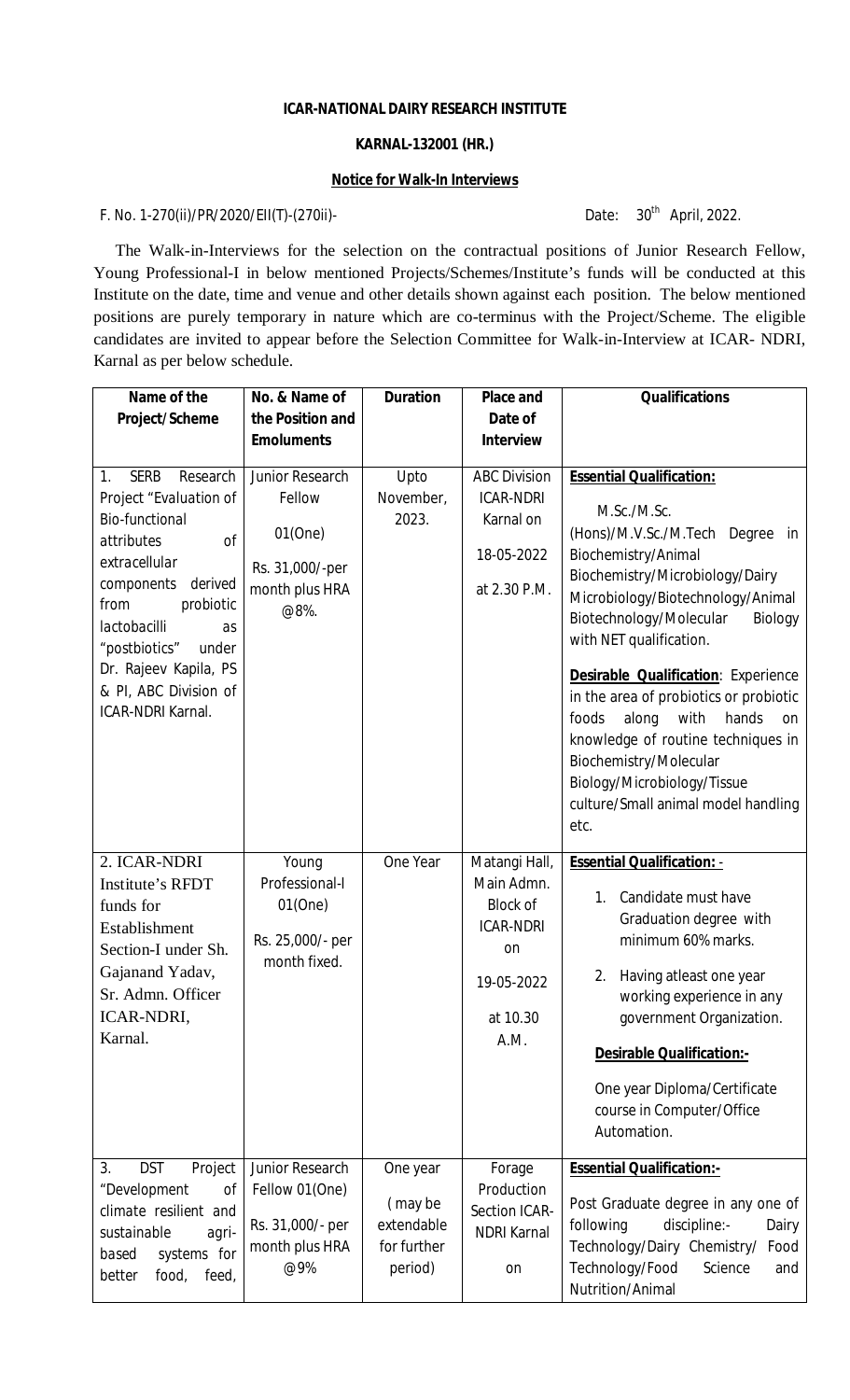| nutritional<br>and       |  | 27-05-2022    | Biochemistry/Biochemistry/                  |
|--------------------------|--|---------------|---------------------------------------------|
| livelihood<br>security   |  |               | Chemistry/Biotechnology with NET            |
| options to farming       |  | at 10.30 A.M. | qualified (CSIR/UGC/ICAR. etc.)             |
| community of cold        |  |               | including lectureship/Assistant             |
| arid region- Ladakh"     |  |               | Professorship/GATE Qualification.           |
| under Dr. Anurag         |  |               |                                             |
| Saxena, PS, Forage       |  |               | <b>Desirable Qualification:</b> -Experience |
| Production Section,      |  |               | in nutritional analysis, product            |
| <b>ICAR-NDRI Karnal.</b> |  |               | development and food analytical             |
|                          |  |               | techniques, knowledge of statistical        |
|                          |  |               | software like MS-Excel, SYSTAT,             |
|                          |  |               | Proficiency in use of computer              |
|                          |  |               | applications.                               |
|                          |  |               |                                             |

**Important Note:-**

**1. For the selection for the positions of Young Professional-I, at least five eligible candidates as per essential qualification are required for walk in interview failing which walk in interview will not be conducted for the positions of YP-I.**

The interested/eligible candidates must comply with the following terms and conditions:-

Age Limit for the above positions:-

21 to 45 on the date of interview for Young Professional-I.

30 years for Men and 35 years for Women in case of JRF on the date of Interview.

(Relaxation for SC/ST/OBC and PHC as per GOI/ICAR rules)

 The above positions are purely temporary and will be filled in on Contractual basis. The selected candidate shall have no right/claim for regular appointment at this Institute, as the engagement is coterminus with the Project/Scheme. Interested candidates may attend Walk-in-Interview on the dates & time as indicated against each project/scheme alongwith original certificates and typed bio-data with one set of attested copies of each their certificates with passport size photograph. No TA/DA will be paid for attending the interview. Only Indian citizen will be eligible to attend the Walk-In-Interview.

All eligible candidates are advised to be present at least 30 minutes before scheduled time on the date of interview for completing necessary formalities. No entry/registration after prescribed time of each walk in interview. Canvassing in any form will disqualify the candidates. The candidate (s) interested to attend the Walk-in-Interview must bring their original documents and typed application in prescribed format as per Application detail given in the last alongwith self attested copies of his/her qualification, experience etc.

In case any disputes, it will be resolved within the jurisdiction of Karnal Court only.

The decision of the Director, ICAR-NDRI Karnal will be final and binding in all aspects.

The interested candidates/selected candidate must follow the COVID-19 guidelines released/ issued by MHA and local authorities from time to time at the time of walk in interview as well as on his/her joining at ICAR-NDRI, Karnal. The candidate may also produce a self certified photocopy of certificate of COVID-19 vaccination at the time of walk in interview.

| Note: (1) | Those candidates who are already working in any project/scheme/organization |
|-----------|-----------------------------------------------------------------------------|
|           | Should bring "No Objection Certificate" from his present employer.          |

- **(2) The participating candidate must bring and produce the following original documents at the time of walk in interview failing which his/her candidature will not be considered for interview:-**
- **i) Original Degree Certificate of the Minimum Essential Qualification or Provisional Degree Certificate of the Minimum Essential Qualification.**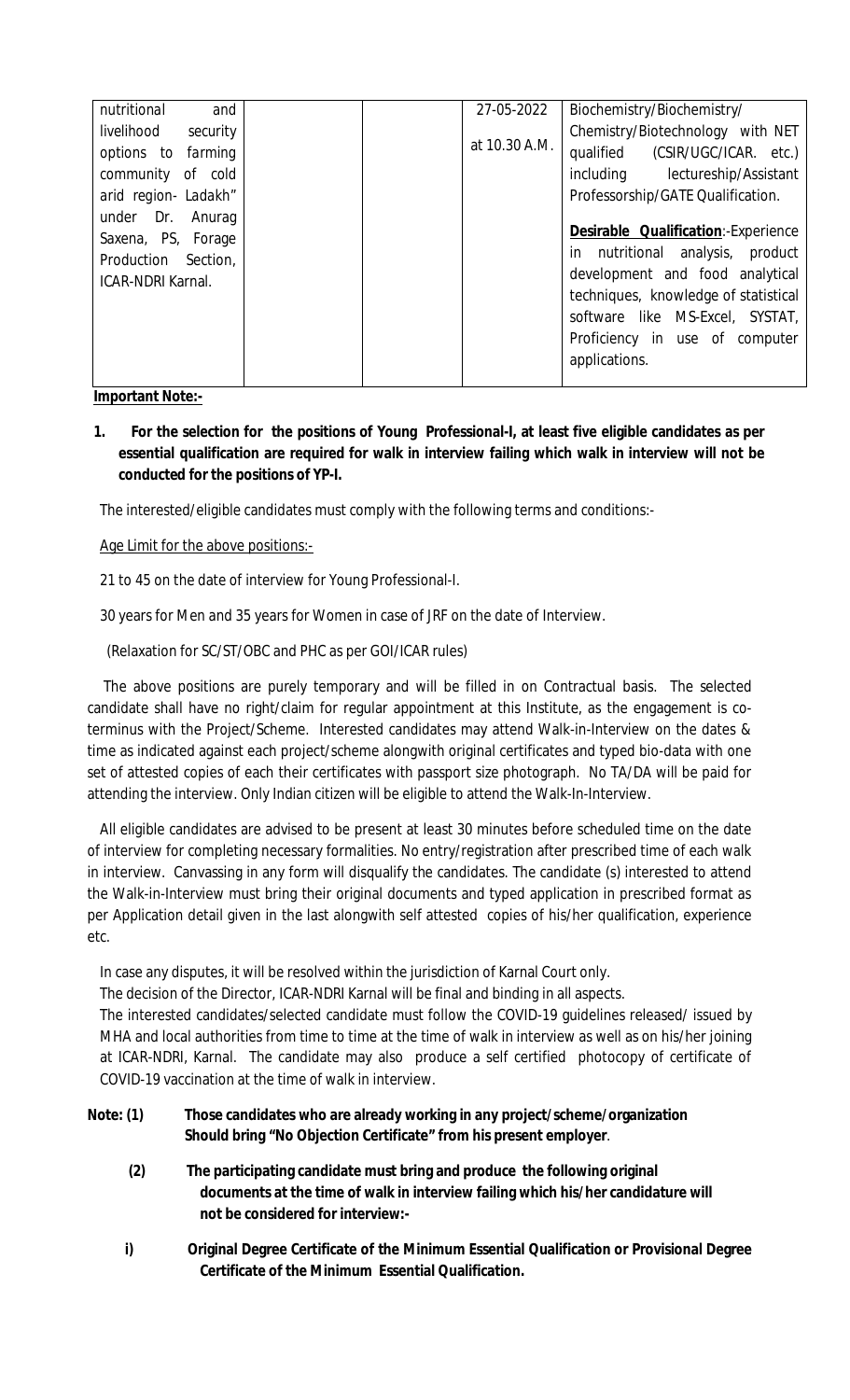- **ii) Marks sheet/Transcript for the Essential Qualification.**
- **(4) AS per ICAR OM No. Agril Edn.6/27/2014-HRD dated 9th October, 2015, the Ph.D**

 **degree holders in the relevant discipline are eligible for JRF.** 

**(5) Professional Courses will be considered as defined in DBT OM No. 5/DS(F)/DBT/2014 dated 10th September, 2014.**

**Application format**: Name, Fathers Name, Date of Birth, Full Present and Permanent address with Telephone Numbers and email address, Category: General/SC/ST/OBC, Qualification details with percentage marks from matriculation/high school onwards (starting from the highest qualification first), Previous Experience, if any, self declaration regarding truthfulness in the application, signature with date and place.

**Asstt. Administrative Officer**

**E-II(T) Section**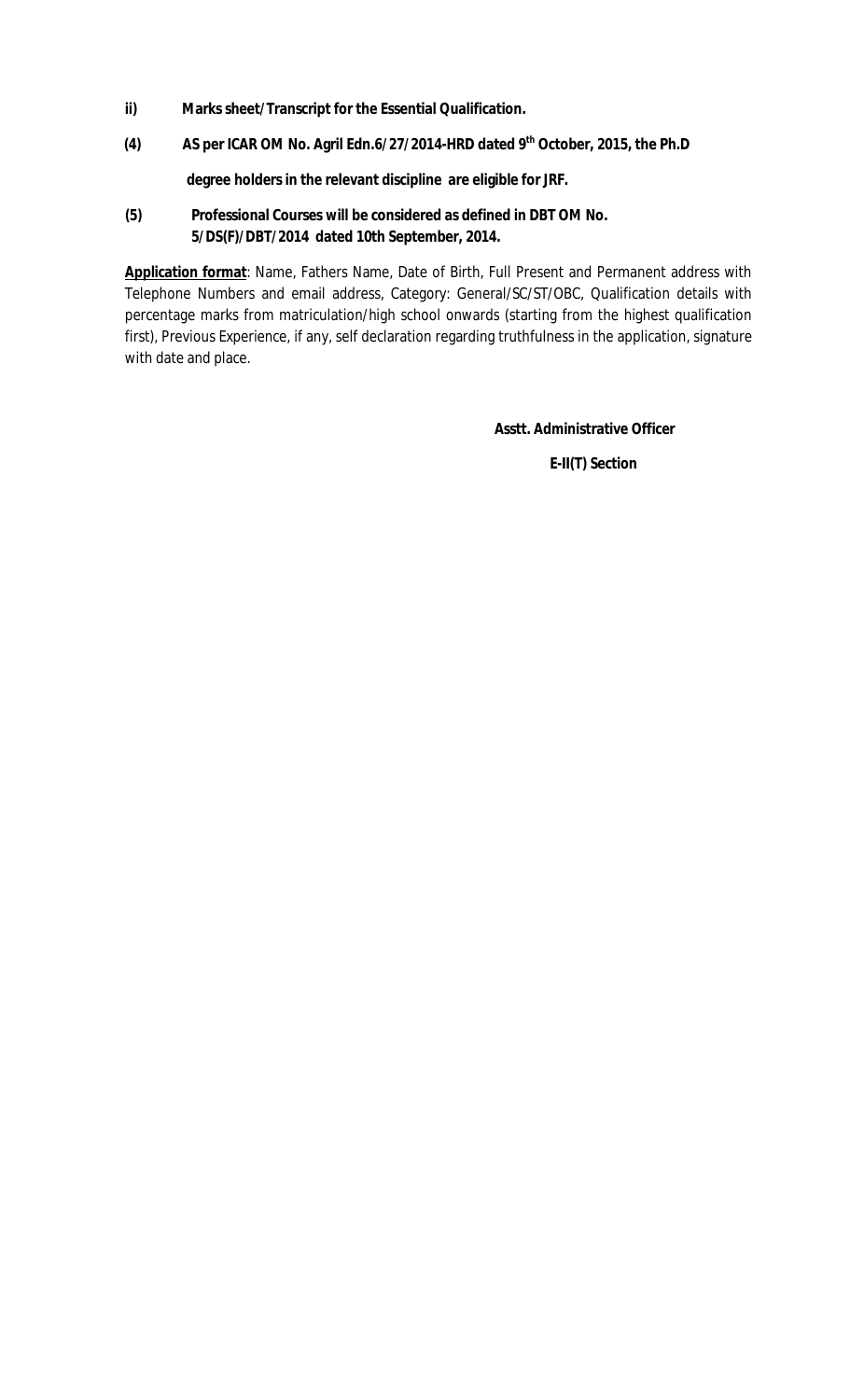### **APPLICATION FORMAT**

Affix recent passport size photograph

| Contractual Position applied for: |  |
|-----------------------------------|--|
| Advertise No & Item No.           |  |
| Name of the Project & PI          |  |

\_\_\_\_\_\_\_\_\_\_\_\_\_\_\_\_\_\_\_\_\_\_\_\_\_\_\_\_\_\_\_\_\_\_\_\_\_\_\_\_\_\_\_\_\_\_\_\_\_\_\_\_\_\_\_\_\_\_\_\_\_\_\_\_\_\_\_\_\_\_\_\_\_

| 1.  | Applicant's Name (in block letters) | $\ddot{\cdot}$ |                                |
|-----|-------------------------------------|----------------|--------------------------------|
| 2.  | Father's / Husband's Name           | $\cdot$        |                                |
| 3.  | Address for Correspondence          |                |                                |
| 4.  | Telephone/Mobile No/ email id       | $\cdot$        |                                |
| 5.  | Date of Birth (DD/MM/YY)            | ٠              |                                |
| 6.  | Age                                 |                |                                |
| 7.  | Male/Female                         |                |                                |
| 8.  | <b>Marital status</b>               |                |                                |
| 9.  | Category: General/SC/ST/OBC/ PHC    | $\bullet$      |                                |
| 10. | <b>NET/GATE Qualified</b>           | $\bullet$      | Yes/No                         |
|     |                                     |                | If yes, attach the certificate |
| 11. | Do you meet Essential Qualification |                | Yes/No                         |
|     | for the post advertised:            |                | If yes, indicate               |
| 12. | Do you have Desirable Qualification |                | Yes/No                         |
|     | for the post advertised:            |                | If yes, indicate               |

13. Qualification details with percentage marks from matriculation/high school onwards (starting from the highest qualification first)

| S. No. | Name of examination /Degree | University /<br>Institute | Year of passing | % of marks |
|--------|-----------------------------|---------------------------|-----------------|------------|
|        |                             |                           |                 |            |
|        |                             |                           |                 |            |
|        |                             |                           |                 |            |

- 14 Title of Master's Thesis: \_\_\_\_\_\_\_\_\_\_\_\_\_\_\_\_\_\_\_\_\_\_\_\_\_\_\_\_\_\_\_\_\_\_\_\_\_\_\_\_\_
- 15 Title of PhD thesis: \_\_\_\_\_\_\_\_\_\_\_\_\_\_\_\_\_\_\_\_\_\_\_\_\_\_\_\_\_\_\_\_\_\_\_\_\_\_\_\_\_
- 16. Previous Working Experience:

| S. No | Designation                                                           | Name of the<br>Employer | Period of experience | Nature of work |
|-------|-----------------------------------------------------------------------|-------------------------|----------------------|----------------|
|       |                                                                       |                         |                      |                |
|       |                                                                       |                         |                      |                |
|       |                                                                       |                         |                      |                |
| 17    | What are the techniques you know and can perform without any quidance |                         |                      |                |

17. What are the techniques you know and can perform without any guidance